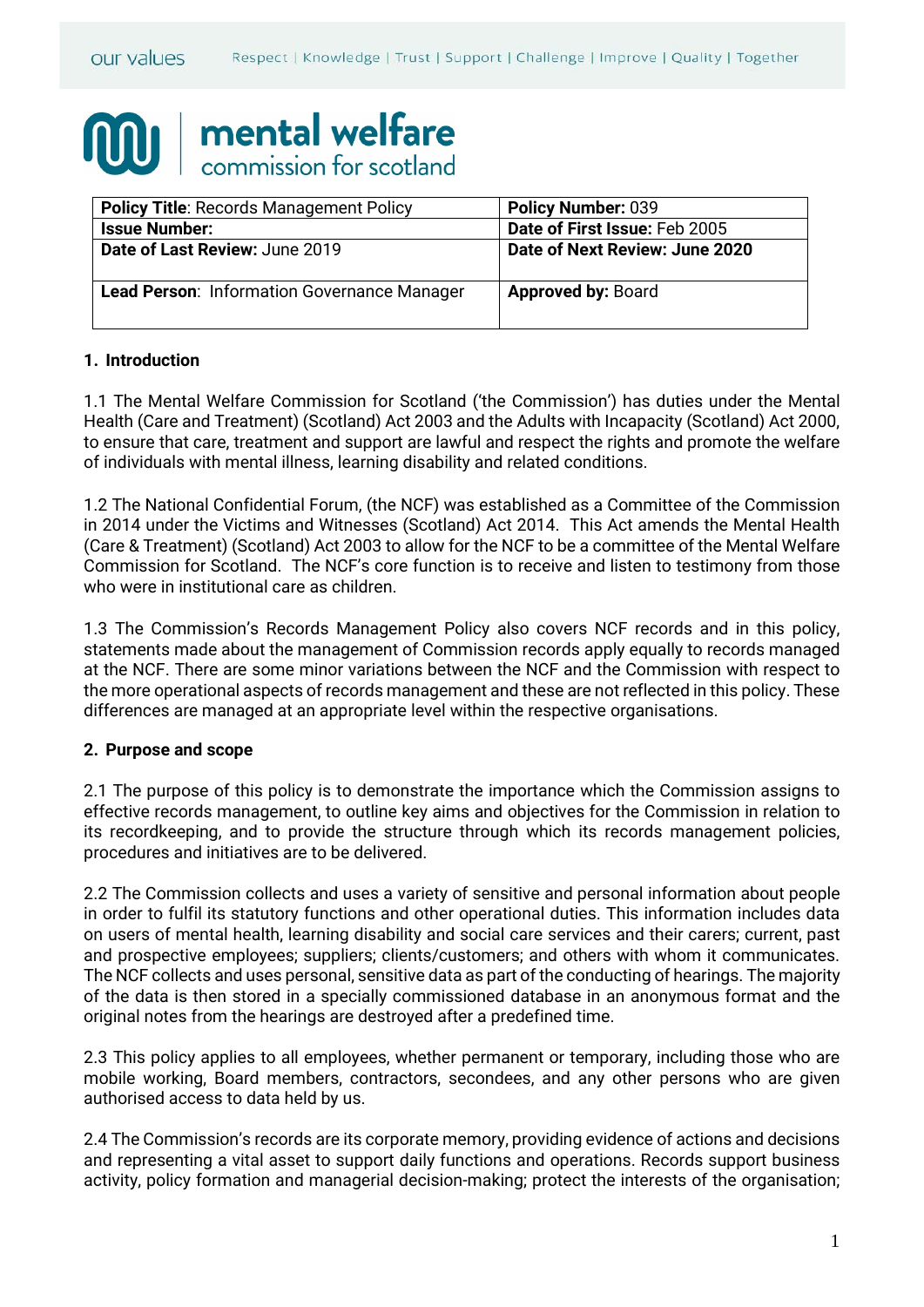and protect the rights of users of mental health, learning disability and social care services, which includes their carers and relatives. They support consistency, continuity, efficiency and productivity across the range of the Commission's activities.

2.5 The Public Records (Scotland) Act 2011 places an obligation on named authorities to produce a records management plan, the purpose of which is to provide for effective management of all records in each of the organisations identified. The Mental Welfare Commission is a named authority as defined in the Act. The creation of a records management policy statement is a mandatory element of the plan and is necessary in order to define the procedures to be followed in managing the organisation's public records.

# **3. What is Records Management?**

3.1 Records management can be defined as the process whereby an organisation manages its records, whether created internally or externally and in any format or media type, from their creation or receipt, through to their destruction or permanent preservation.

3.2 Records management is about placing controls around each stage of a record's lifecycle, from the point of creation (through the application of metadata, version control and naming conventions); during the maintenance and use phase (through the management of security and access classifications, facilities for access and tracking of records); at the point of review (through the application of retention and disposal criteria); and, ultimately, disposal (whether this is in the form of recycling, confidential destruction or transfer to the archive branch of NRS for permanent preservation). By placing such controls around the lifecycle of a record, we can demonstrate that the key attributes of authenticity, reliability, integrity and accessibility are integral to our records management processes, both now and in the future.

3.3 Through the effective management of the organisation's records, the Commission can provide a comprehensive and accurate account of its activities and transactions. This may be achieved through the management of effective metadata<sup>1</sup> as well as the maintenance of comprehensive audit trail data.

3.4 We retain records that provide evidence of fulfilment of our statutory functions, assigned to the Commission under the Mental Health (Care and Treatment) (Scotland) Act 2003 and the Adults with Incapacity (Scotland) Act 2000.

## **4. Why is Records Management Important?**

4.1 Information and records are a valuable corporate asset without which we would be unable to carry out our functions, activities and transactions, or meet the needs of our stakeholders. They are also necessary also to ensure legislative compliance.

4.2 The benefits of implementing records management systems and processes include:

• Staff, including those who participate in mobile working, have quick and easy access to the right information at the right time in an appropriate format;

<span id="page-1-0"></span><sup>&</sup>lt;sup>1</sup> Metadata can be defined in very general terms as 'data about data' and is necessary in order to understand the context. purpose, extent and location of a record. Examples of metadata can include information relating to a record's creator, creation date, receipt date, editor, access history and disposal.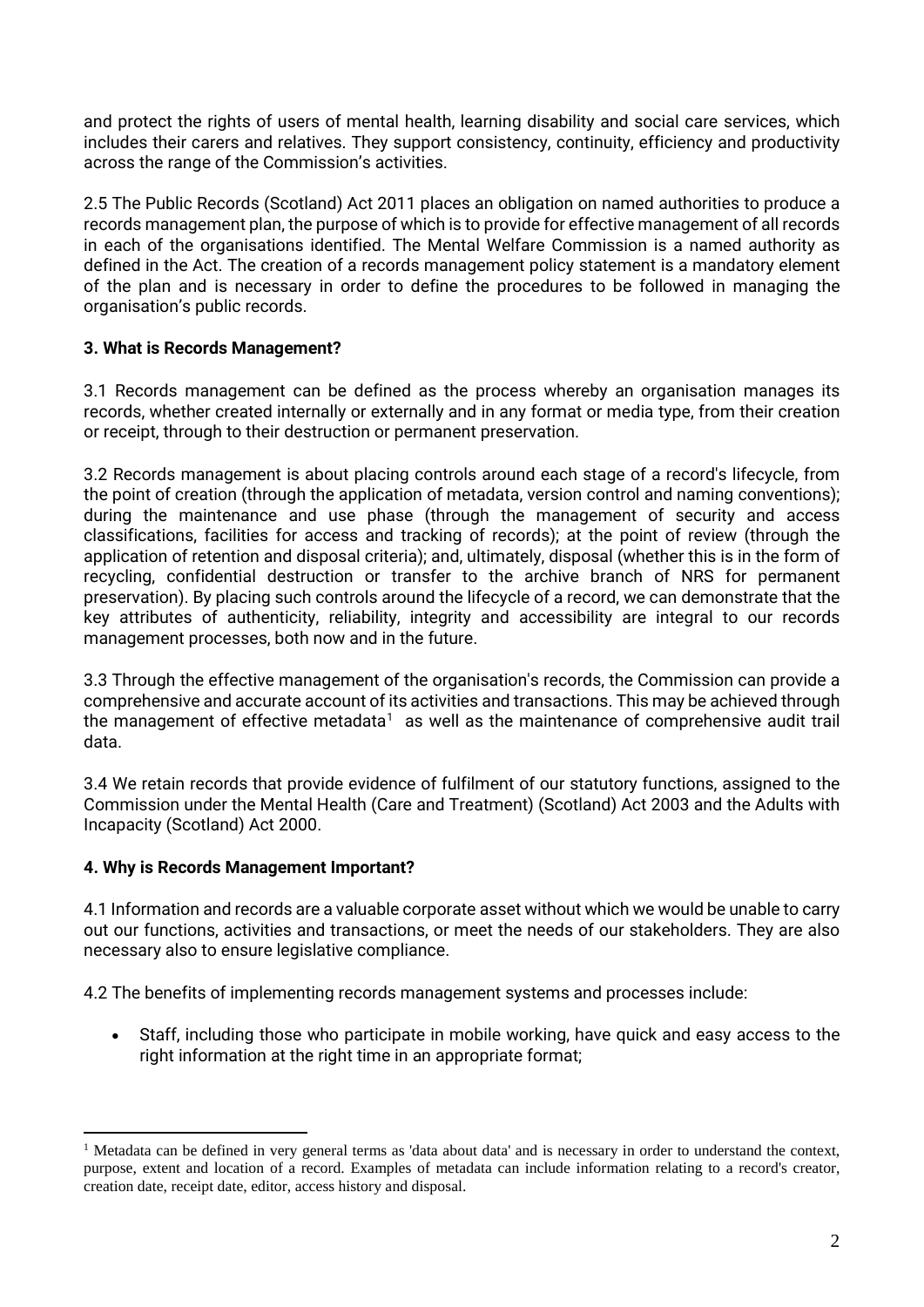- They provide the structure which enables the Commission to ensure that care, treatment and support are lawful and respect the rights and promote the welfare of individuals with mental illness, learning disability and related conditions;
- There is a common and consistent approach to records management across the organisation;
- Improved business efficiency through reduced time spent searching for information;
- Demonstration of transparency and accountability for all actions;
- The maintenance of the corporate memory;
- Effective risk management processes, in terms of ensuring and demonstrating compliance with all legal, regulatory and statutory obligations;
- Help to meet stakeholder expectations, through the provision of good quality services.

# **5. Policy Statement and Commitment**

5.1 The Commission is committed to the creation and maintenance of authentic, reliable and useable records which are capable of supporting business functions and activities for as long as they are required. This will be achieved through the consolidation and establishment of effective records management policies and procedures, including:

- The development of a business classification scheme to reflect the functions, activities and transactions of the Commission.
- The review and consolidation of the retention and disposal schedule to provide clear guidance for the management of Commission records.
- The review and consolidation of destruction arrangements to detail the correct procedures to follow when disposing of business information.
- The review and consolidation of information security policies and procedures in order to protect records and systems from unauthorised access, use, disclosure, disruption, modification, or destruction.
- The review and consolidation of the data protection policy in order to demonstrate the Commission's commitment to compliance with the General Data Protection Regulation (GDPR) and Data Protection Act 2018 and the safeguarding and fair processing of all personal data held.
- The establishment of a business continuity plan, encompassing strategies to ensure that vital records held by the Commission remain accessible over time and that there are processes in place to monitor the integrity and usability of records.
- The review of audit trail mechanisms, the potential of existing systems, and the gap which exists between current provision and best practice, in order to produce a clear strategy for improving the capture and management of key events in a record's lifecycle (e.g. creation, access, editing, destruction or preservation).
- The identification of records management as a distinct stream within the organisation's training portfolio, with dedicated training provided to all staff.
- The completion of a self assessment review following implementation of the records management plan, in order to ensure that our records management practices remain fit for purpose.

## **6. Roles and Responsibilities**

6.1 The Commission has assigned roles and responsibilities to individual staff to ensure that the Commission's obligation to manage its records effectively is carried out.

6.2 The lead responsible officer for records management in the Commission is the Head of Corporate Services, who is fully supported by the Information Governance and Manager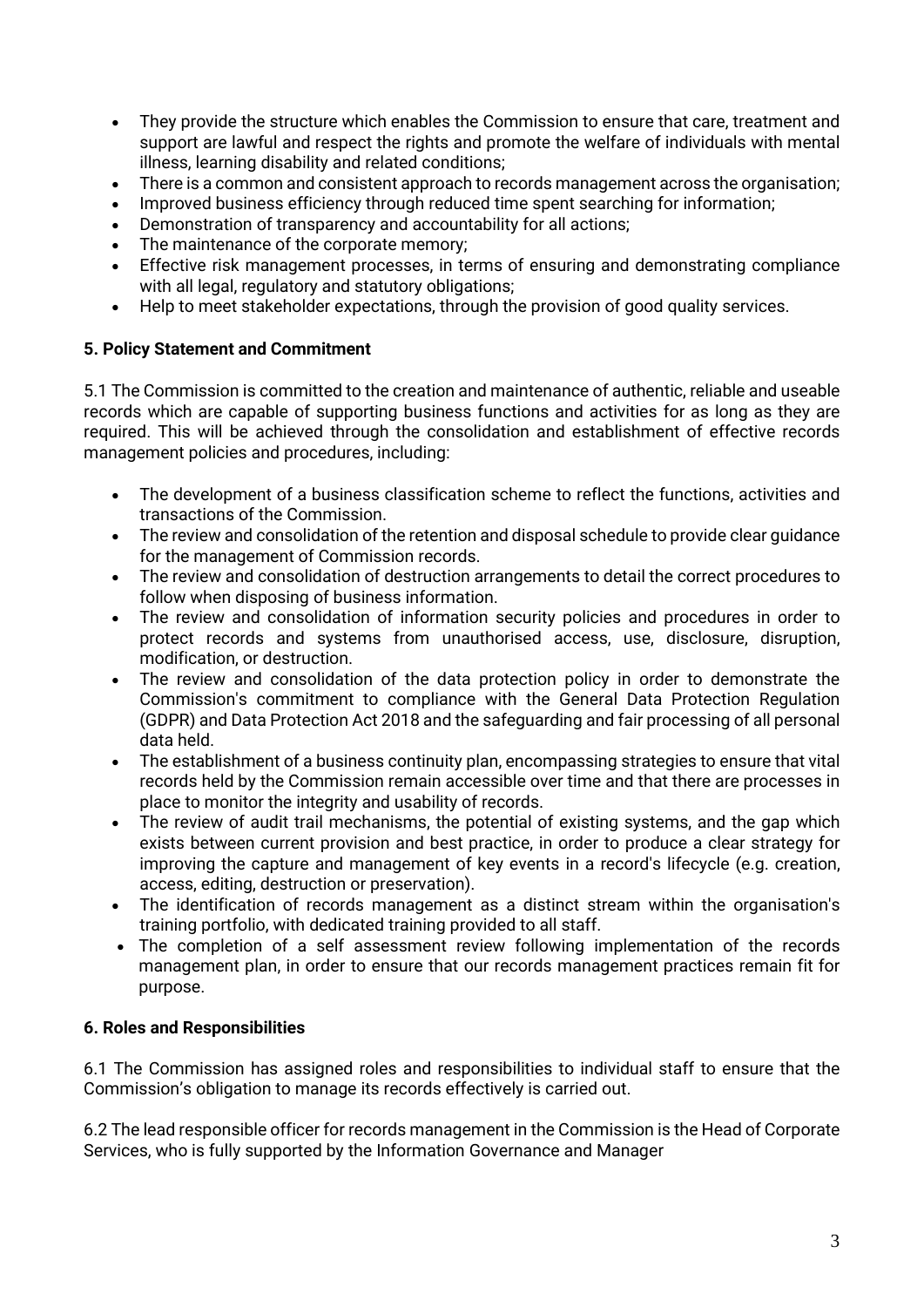6.3 *Head of Corporate Services* – has overall responsibility for ensuring records management principles are implemented and adopted by all staff, Board members, contractors, secondees, and any other persons who are given authorised access to data held by us. This responsibility extends to all records held by the Commission, in whatever format and for whichever purpose. The Head of Corporate Services is also responsible for the oversight of a corporate approach to the management of records as defined within this policy. This extends to the promotion of sound recordkeeping principles and practices in order to support business efficiency and effectiveness.

*6.4 Information Governance Manager* – is responsible for the development, updating and communication of this policy and for creating, maintaining and implementing records management standards, procedures and guidance. The Information Governance Manager is also responsible for ensuring that the Commission's record keeping systems adhere to agreed records keeping principles and are managed and maintained in accordance with this policy and associated guidance. The postholder will also ensure that appropriate arrangements are in place for the disposal of records and will provide advice and guidance to colleagues on record management issues.

*6.5 Line managers* – will ensure that all records created within their area of responsibility are maintained in a way that enables them to be easily retrieved, and provide advice and guidance to their staff on records management issues.

*6.6 Our staff* – have a responsibility to ensure that they create, manage and dispose of records in accordance with relevant policies and procedures. All Commission employees must follow this policy and associated procedures at decision making stages.

6.7 *NCF Development and Impact Manager –*has devolved responsibility for the day to day, operational aspects of records management at the NCF with support from the Commission's Information Governance and IT Manager.

## **7. Legislative framework**

The management of the Commission's records will be carried out within the following legislative, statutory and regulatory framework.

- Public Records (Scotland) Act 2011
- The Environmental Information (Scotland) Regulations 2004
- Freedom of Information (Scotland) Act 2002
- Management of Health and Safety at Work Regulations 1999
- Human Rights Act 1998
- General Data Protection Regulation (EU) 2016/679 (GDPR)
- Data Protection Act 2018

## **8. Relationship to other Commission policies and guidance**

- No. 5. IT Security Policy
- No.29. Data Protection Policy
- No.57. I.T Information Risk Management Policy
- No.42. Agile Working Policy
- No.65. Secure handling use storage retention and disclosure of Disclosure information
- Business Continuity Management Policy
- MWC naming conventions
- Retention schedules